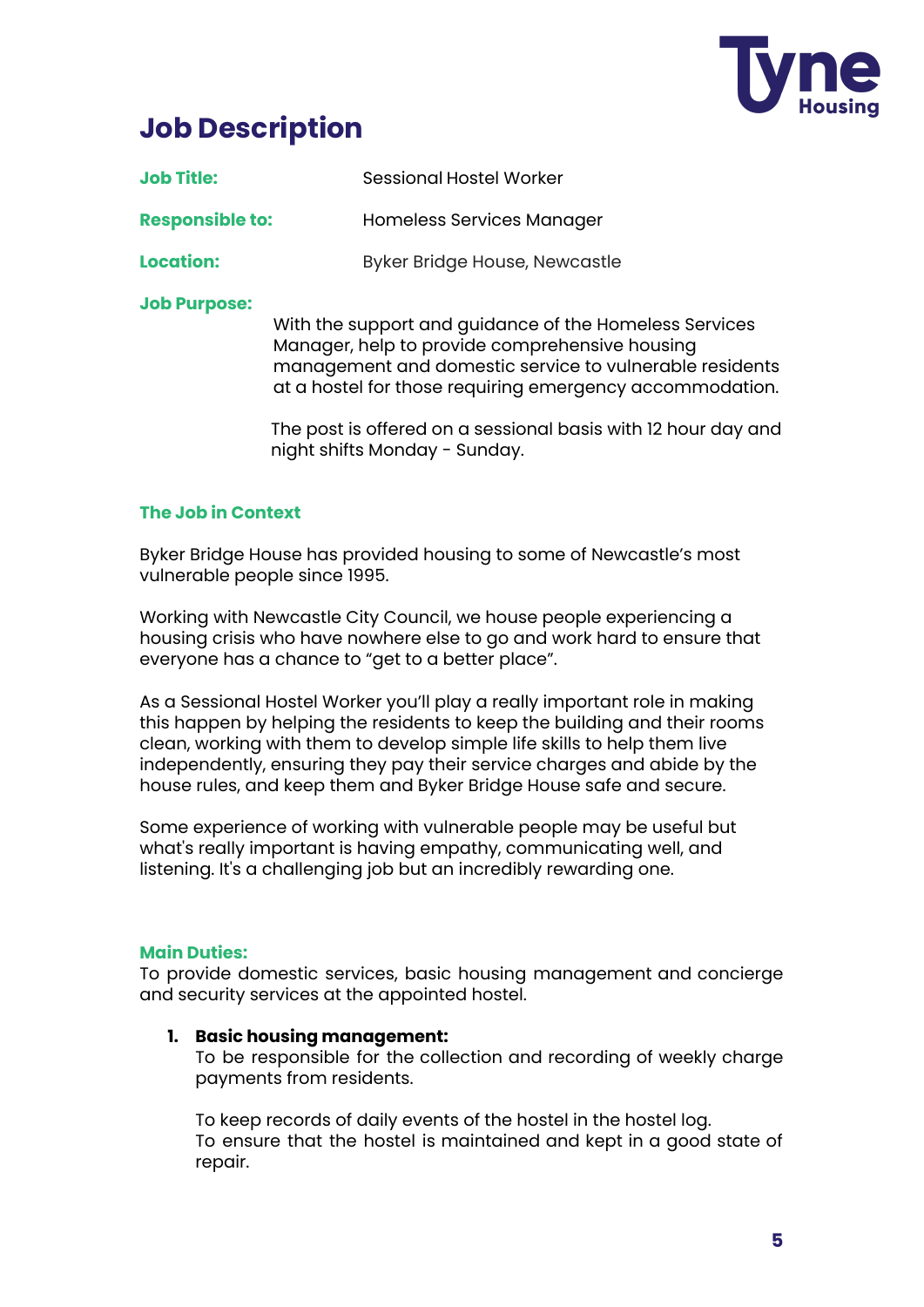

## **2. Domestic services:**

To ensure that the hostel is kept clean and tidy at all times

> To encourage residents to take an active part in cleaning their rooms and the communal parts of the hostel.

Assist residents in developing essential life skills by helping them with daily tasks such as cooking, laundry etc.

#### **3. Concierge and security services:**

Ensure the safety of residents and staff by controlling access to the hostel.

Ensure that residents behave in an acceptable manner, and adhere to the requirements of their license agreements and the house rules

### **4. Other Duties:**

Attend any training that may be required

Any other appropriate duties decided upon by the Homeless Manager.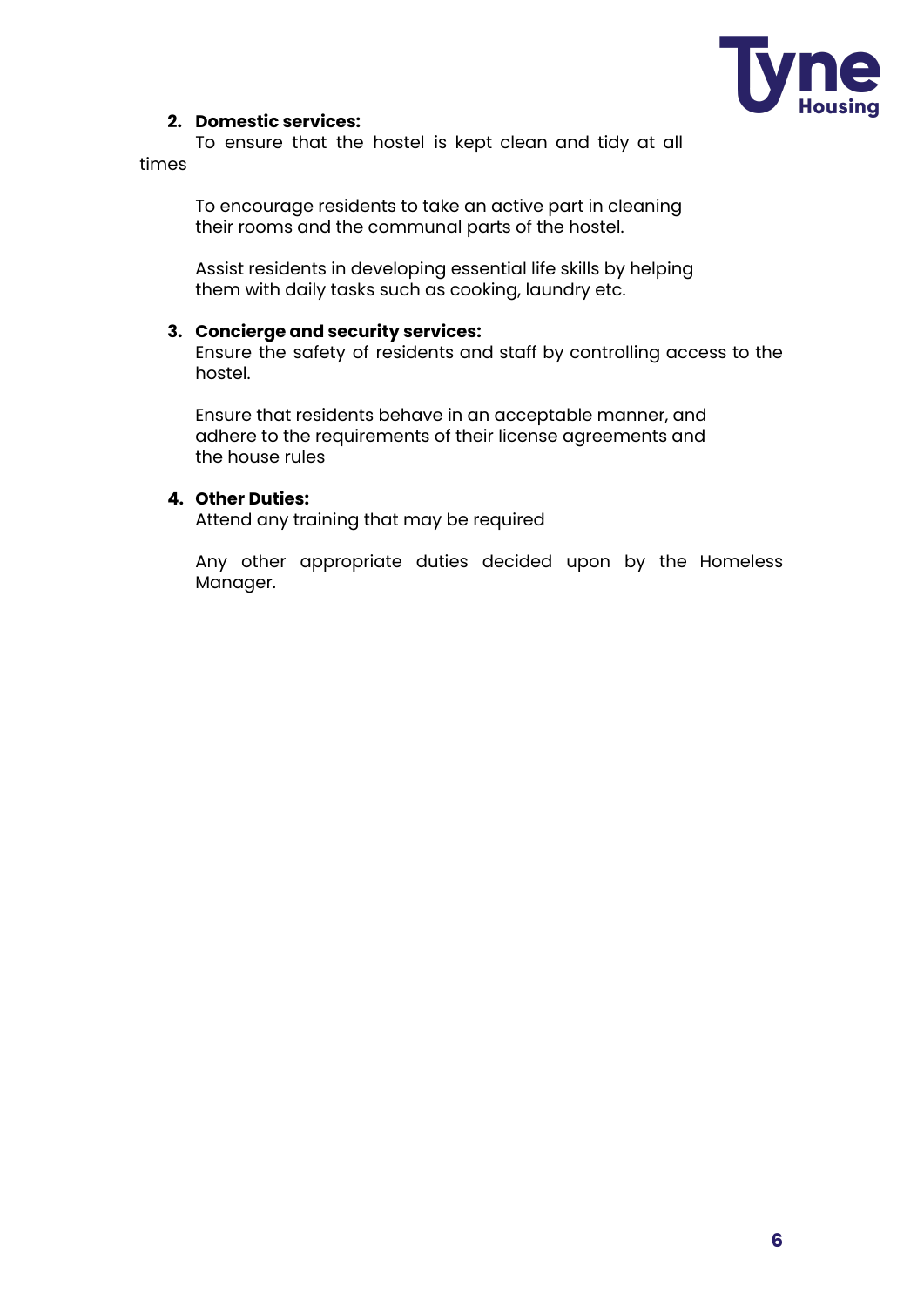

## **Person Specification**

## **Essential skills and experience:**

(to be evidenced at application and interview).

- Competent in using IT systems for record keeping and seeking information.
- Empathy
- Communication and listening skills
- A commitment to the values of Tyne

**Values** are at the core of Tyne Housing.

As an employer, we will provide exceptional skills training and personal development opportunities to all of our people.

If you have experience in a similar role or organisation you may wish to use examples from that experience, but we are just as interested in people who may not have direct experience but share our values and our commitment to making a difference.

We encourage applications from people who can demonstrate to us, and to the people who use our services, the following key behaviours;

| Our Purpose: We're here to help people get to a better place.                                                                                                      |                                                                                                                                                                                |                                                                                                                   |  |  |
|--------------------------------------------------------------------------------------------------------------------------------------------------------------------|--------------------------------------------------------------------------------------------------------------------------------------------------------------------------------|-------------------------------------------------------------------------------------------------------------------|--|--|
| Core value                                                                                                                                                         | Key behaviours for all staff<br>and volunteers                                                                                                                                 | Key behaviours for<br>line managers                                                                               |  |  |
| We believe in people<br>We believe in their<br>strength, willpower<br>and courage. We<br>believe in each other,<br>in those we support<br>and in our<br>community. | Good listening skills<br>Comfortable<br>communicating with a<br>wide range of people<br>Approachable<br>Ambitious for our people<br>and our local<br>communities<br>Empathetic | Respect for the<br>team<br>Active listening skills<br>Understanding of<br>work and personal<br>life<br>Supportive |  |  |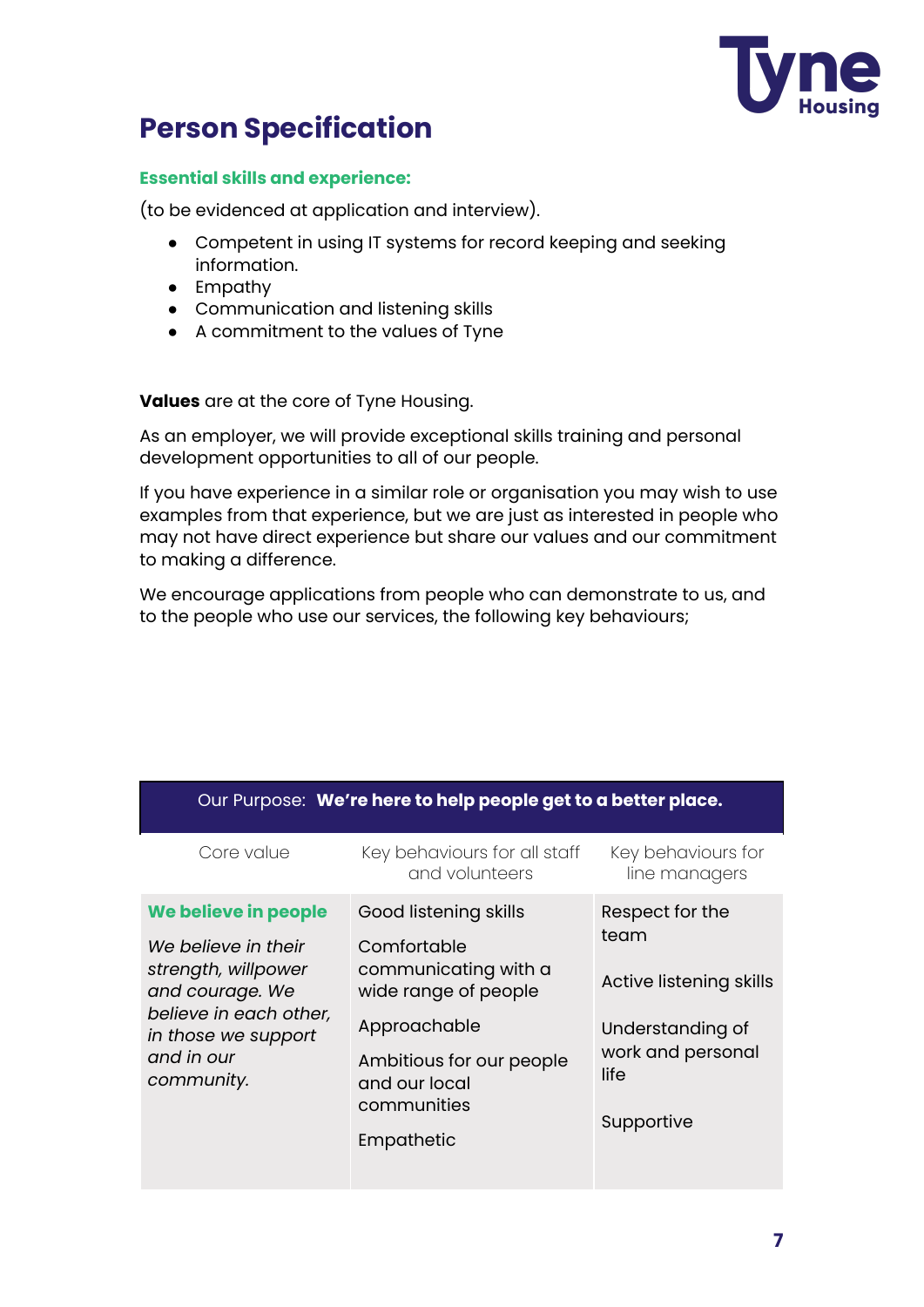

| We won't give up<br>We stand by our<br>region's most<br>vulnerable people, we<br>believe that everyone<br>deserves a chance to<br>get to a better place.                                                                     | Respectful<br>Resilient<br>Passionate about the work<br>Honest and truthful -<br>straight talking<br>Tenacious - getting things<br>done                                                                                                   | <b>Builds confident</b><br>teams<br>Instils positivity<br>Instils self belief<br>Seeks to<br>understand<br>underlying issues |
|------------------------------------------------------------------------------------------------------------------------------------------------------------------------------------------------------------------------------|-------------------------------------------------------------------------------------------------------------------------------------------------------------------------------------------------------------------------------------------|------------------------------------------------------------------------------------------------------------------------------|
| We activate change<br>We are a catalyst for<br>change, supporting<br>small steps that lead<br>to greater<br>transformations.                                                                                                 | Appreciates the role of<br>safety and stability as<br>foundations for positive<br>change.<br>Promotes access to<br>opportunities<br><b>Creative and flexible</b><br>approach<br><b>Builds trust</b><br>Can challenge in a<br>positive way | Positive about<br>change<br>Leads by example<br>Move forward<br>attitude<br>Inspirational                                    |
| We're better together<br>We invest in our<br>region and in our<br>communities. We're<br>serious about<br>progress and take<br>pride in our<br>relationships. We work<br>with an open mind<br>and embrace new<br>opportunity. | Belief in partnerships<br>Takes pride in our work<br>Values all roles in the<br>team<br>Take responsibility for<br>each other - going the<br>extra mile<br>Reflective - learning from<br>each other                                       | Outward looking<br>Looks to the whole<br>system<br>Promotes our work<br>externally<br>Learns from best<br>practice.          |